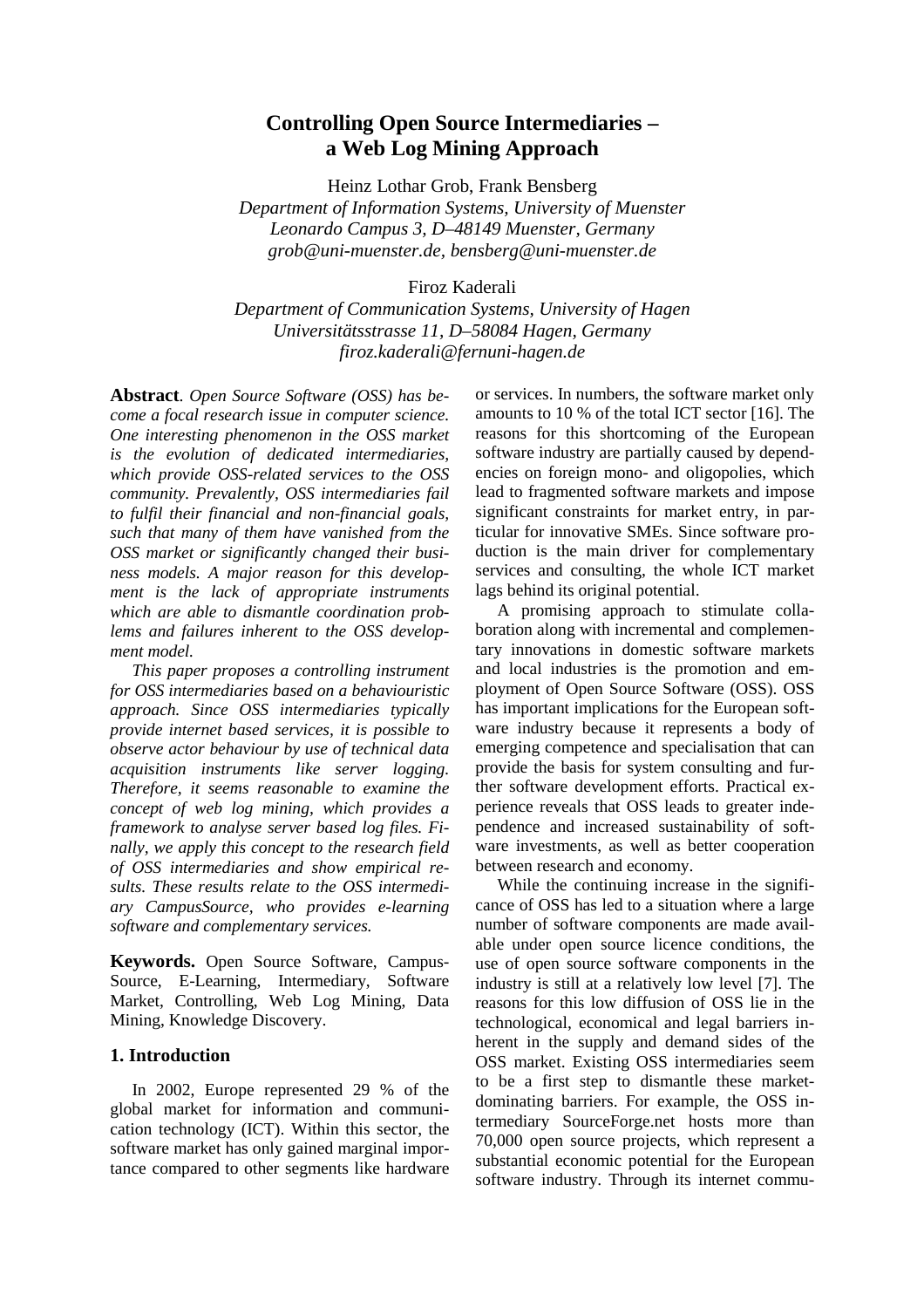nity platform, SourceForge.net supports services for OSS development like project management, mailing lists, version management and bug tracking.

Most OSS intermediaries exhibit business models and provide complementary services for a fee. However, practical experience reveals that many OSS intermediaries fail to fulfil their business objectives, predominantly because of their inability to match the preferences of the selling market [15]. Therefore, it is necessary to devise adequate controlling instruments, which break down this coordination deficiency.

From a research perspective, it seems interesting that – according to the best of our knowledge – yet no scientific effort has been made to tackle the field of controlling instruments for the domain of OSS intermediaries. A reason for this deficit is that the theory of management and controlling primarily focuses on traditional enterprises, whereas OSS intermediaries imply a set of peculiarities, which prevent a transfer of established controlling instruments. For instance, these peculiarities are:

- the intangibility of OSS as incremental and complementary innovation,
- the distributed, networked and collaborative open source software production processes, and
- the technically mediated interactions between supply and demand side by continuous use of the internet.

Consequently, controlling instruments have to address these predominant traits of OSS intermediaries. A major analytical task of such instruments is to identify preferences and interests of the demand side. This provides relevant management information that can be used to allocate open source development effort according to market requirements and therefore prevents coordination deficiencies between the supply and the demand side. For sure, this analytical task requires adequate data acquisition methods. Due to the fact that the interactions of intermediaries with the demand side are organised via internet applications (e. g. centralised portals like Source-Forge.net or CampusSource.de/org/), online behaviour can be explicitly observed by technical means, in particular by server logging.

In order to analyse log file data, the concept of web log mining is applied. This provides an analytical framework for extracting relevant information from server based log files and is successfully used in the domain of e-commerce (e. g. online retailing, see [4]) to control online processes. Though, no scientific effort has been made in order to adapt web log mining to the domain of OSS intermediaries. Since failure rates of OSS intermediaries are high, this approach seems essential to resolve coordination deficiencies.

To create an appropriate controlling instrument, this paper discusses basic characteristics and functions of OSS intermediaries in a first step. Afterwards, the analytical framework of web log mining and the characteristics of its data source are introduced. Finally, we adapt this concept to the domain of OSS intermediaries and show empirical results for CampusSource, an intermediary for the domain of e-learning tools. These results highlight the informational potential of web log mining as a controlling instrument and serve to draw final conclusions.

## **2. Open source software and intermediaries**

## **2.1 Characteristics of OSS**

Open Source has become a focal research field, not only in computer science, but also in economics and jurisprudence. This interdisciplinary nature has led to a multitude of perspectives and research approaches to the open source phenomenon. Since we focus on economical implications of OSS, it is necessary to clarify material and immaterial product attributes. Therefore, we suggest a nested approach which integrates all disciplinary perspectives (fig. 1).



**Fig. 1. Product attributes of OSS**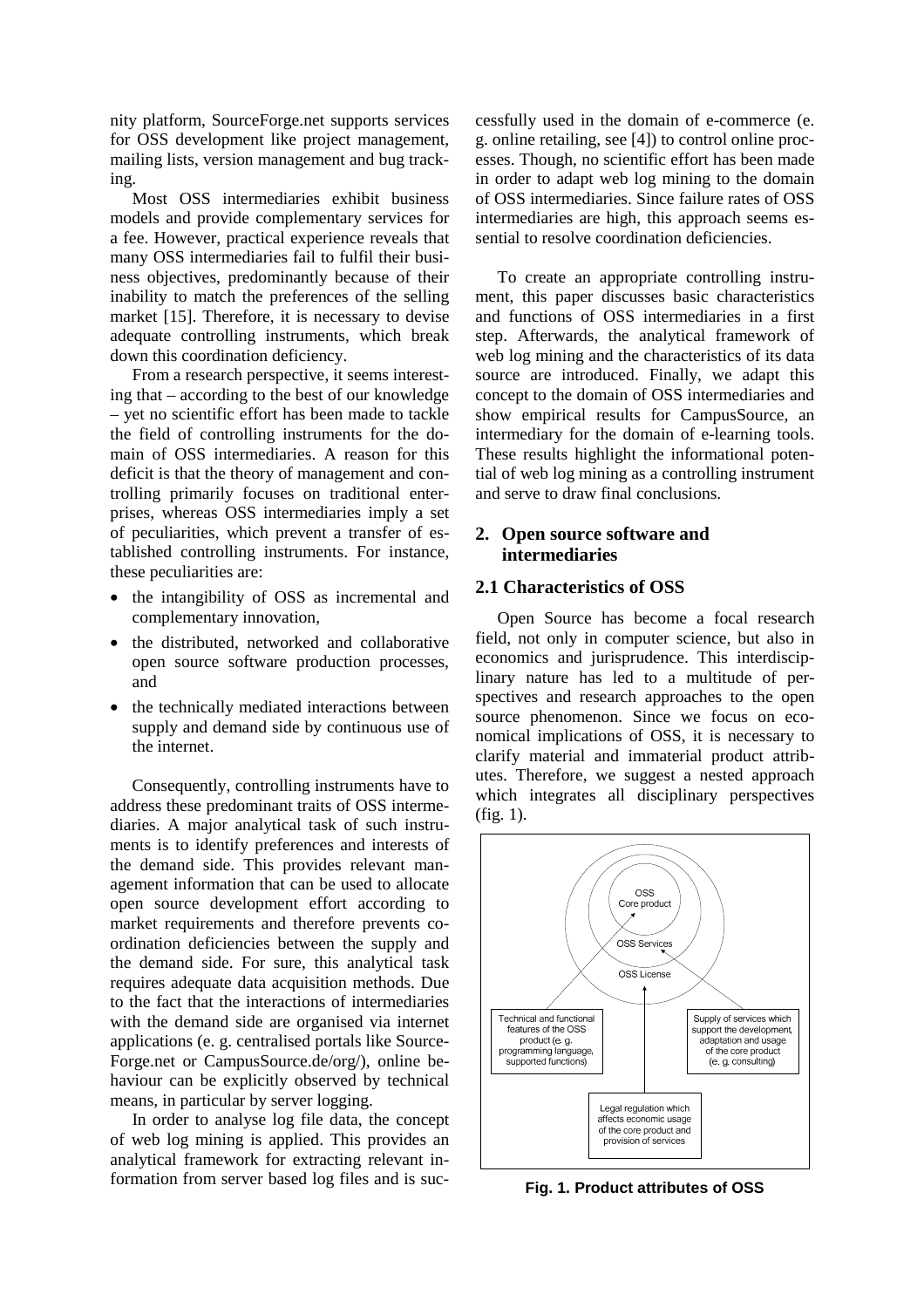From a technical perspective, an OSS product consists of a core product, which has basic technical and functional features. For instance, the open source web server *apache* provides the basic function to service requests via the hypertext transfer protocol (http) and is available for a vast multitude of software platforms. The next perspective comprises complementary services, which support the adoption process. For the product *apache,* services like installation, configuration and integration are available. Finally, OSS products possess specific legal features which are constituted in a license as a regulatory framework. This license authorises to perform specific actions with the product which are codified by copyright law. Usually, these comprise the reproduction, distribution and development of derivative products.

Commonly, Open Source Software is software released under a license conforming to the Open Source Definition (OSD) articulated by the Open Source Initiative [20]. According to the OSD, software has to comply to following primary legal criteria in order to be open source [6]:

- the complete source code must be available, e. g. via internet download,
- the user is entitled to redistribute the software for free or for fee,
- the software can be modified in order to create derived works, which in turn may be distributed, and
- the license must apply to all parties and must not exclude certain persons or groups.

Licensing is one obvious area of difference between open source and proprietary software products. The salient point is that OSS licensing not only entitles to *use* the software, but also to *modify* and *redistribute* the derived product (see [21], p. 311). This adds weight to the economical relevance of OSS as factor of production in the software market. Consequently, the liberal licensing of OSS has coined the development process, which differs from that of traditional commercial software (see [12], p. 48). Frequently, OSS development is carried out by a small group of authors organised within a loosely coupled project network, which is typically distributed (see [21], p. 312). Therefore, there is no "single point of control" as in hierarchically organised software production contexts in companies. Due to network coordination problems (see [24], pp. 190-192), open source software quality often does not match the requirements of the market. Examples for objective quality defects are missing functionalities and missing support services, consulting and documentation. In addition, also subjective quality characteristics affect the OSS adoption process, e. g. the absence of a reliable product roadmap which hedges system specific investments.

In order to dismantle these coordination problems between supply and demand side of the market, OSS needs an infrastructure to coordinate projects and resulting products. This is the scope of OSS intermediaries, which emerged during the last years.

### **2.2 Functions of OSS intermediaries**

Research on intermediaries is predominantly pushed forward in the domain of electronic markets [18]. Theoretically speaking, the function of intermediaries is to coordinate transaction processes between the supply and demand side of a market (see [10], p. 407). Within the OSS market, intermediaries have to connect producers to consumers to promote market transactions. Supporting functions are for instance:

- development support services for open source projects, e. g. mailing lists, bug tracking services, knowledge bases, etc. These services cover most elements of the software development cycle.
- search and distribution services, e. g. maintaining a software archive which provides OSS products for download.
- value added services for OSS products, e. g. complementary services like consulting, documentation and systems integration.

In order to gain effects of scale, intermediaries cover a specific range of OSS products (*product portfolio*) and provide services via internet portals. Typically, some of these services are provided for a fee in order to gain profit. This approach has led to a vast multitude of business models for OSS (see [12], p. 50-55, and [8], pp. 5-12), like hardware- and software integration, technical support and publications, contract development, consulting and training. Fig. 2 provides a review of these interrelationships.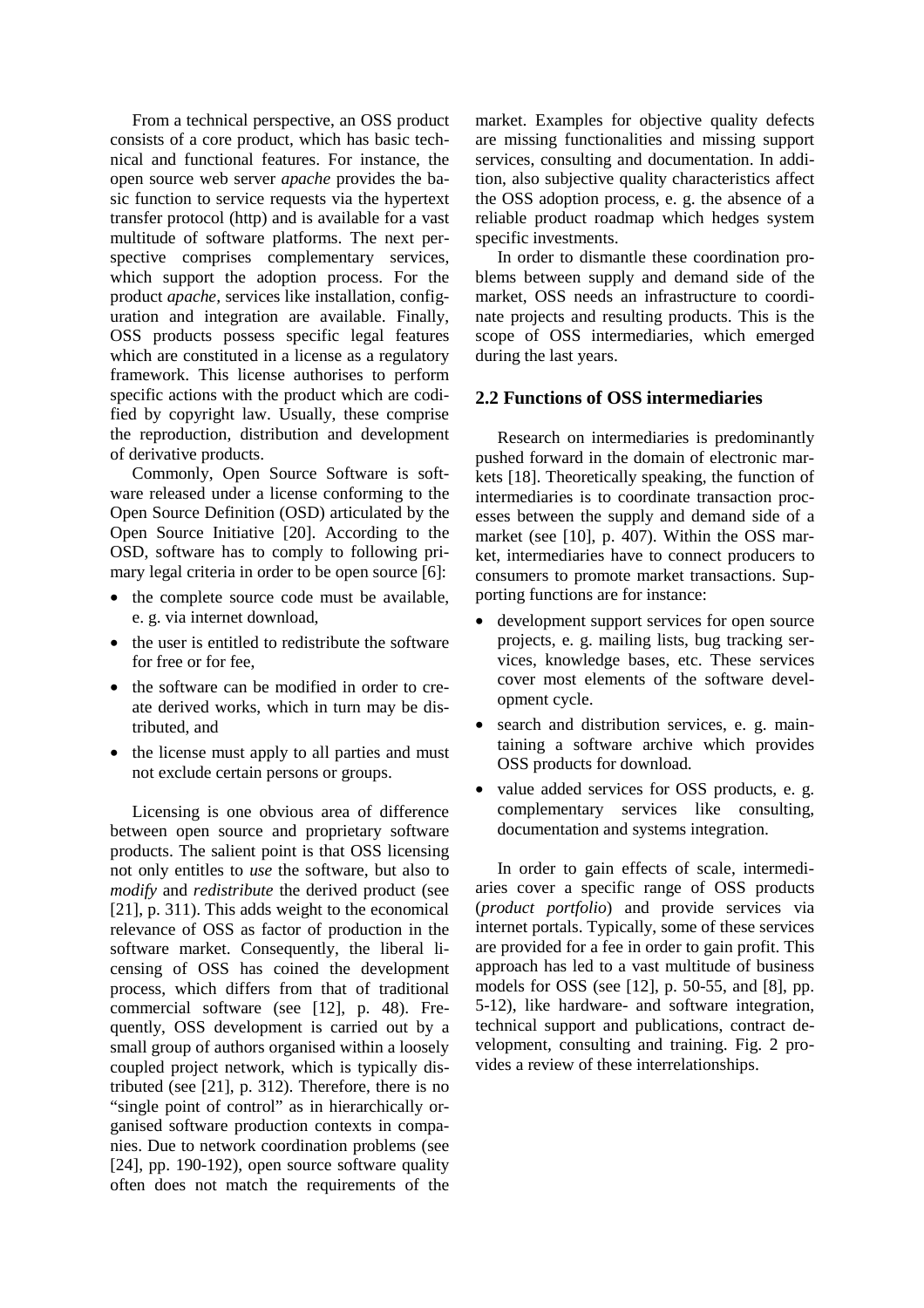

**Fig. 2. OSS intermediaries** 

Several intermediaries emerged and some of them already disappeared from the OSS market, because they failed to fulfil their financial goals (see [15] and [1]). A major factor for this shortcoming lies in coordination problems and failures, which emerge from the OSS development model (see [14], p. 77). In order to handle these coordination deficiencies, it is necessary to design and deploy controlling instruments which are able to support and enhance market-related decisions of OSS intermediaries. These instruments should generate relevant information about market-related processes to ensure rationality of management [22].

As depicted in fig. 2, all actors of the OSS market are connected via internet. Since many market-related processes are mediated by portals, it is possible to technically observe interaction behaviour of all involved parties. Especially in the case of a highly centralised portal – for instance SourceForge.net – collection of monitoring data is rather effortless.

A promising means of data acquisition is server logging, which generates a log file containing all elementary interactions of the OSS community with the intermediary's internet portal. Since this is an unobtrusive data acquisition instrument, the behaviour of market actors can be recorded without subject or observer biases. In addition, data acquisition is cost-effective, because a vast multitude of web servers support logging mechanisms a priori. In order to harness this data source for controlling purposes, it is necessary to investigate its structure and to identify adequate concepts for analytical processing.

### **3. Web log mining**

#### **3.1 Server based log files**

As the name suggests, the concept of Web Log Mining deals with the analysis of web server log files. These log files record all activities of a web server on the level of the hypertext transfer protocol (http), such that all interactions of site visitors with the server are continuously recorded by a series of entries. These entries document time-referenced events which correspond to visitor's online behaviour, e. g. requesting specific html pages from a web server, downloading software or filling out online forms [4].

Technically speaking, a server log file is a regular ASCII data file, whose structure is subject to different factors. On the one hand, there are different log file formats which determine file structure and content. On the other hand, the server operator is able to customise the log file format to meet his own preferences. In order to examine the informational potential of log files for management support of open source intermediaries, we will focus on the *combined log file format* which is used by the apache http server. This is an open source product which has reached a high degree of diffusion – in particular within the open source community – and thus represents a focal platform. Figure 3 describes the fields of the combined log file format.

|   | <b>Field</b><br>name | <b>Description</b>                                                                                                                                             |
|---|----------------------|----------------------------------------------------------------------------------------------------------------------------------------------------------------|
| 1 | host                 | IP/DNS address of the http client that<br>made the request.                                                                                                    |
| 2 | rfc931               | Client identification according to rfc.<br>931.                                                                                                                |
| 3 | authuser             | Login name used by the client for au-<br>thentication.                                                                                                         |
| 4 | datetime             | The date and time stamp of the http<br>request, and the timezone of the server.                                                                                |
| 5 | request              | The http request contains the requested<br>resource (e. g. "index.html"), the http<br>method (e. g. "GET") and the http<br>protocol version (e. g. " $1.1$ "). |
| 6 | status-<br>code      | This field indicates the success or fail-<br>ure of the http request.                                                                                          |
| 7 | bytes                | Number of bytes transferred.                                                                                                                                   |
| 8 | referrer             | The URL the client visited before com-<br>ing to the website.                                                                                                  |
| 9 | user-<br>agent       | Web browser and operating system<br>used by the client.                                                                                                        |

**Fig. 3. Combined log file format**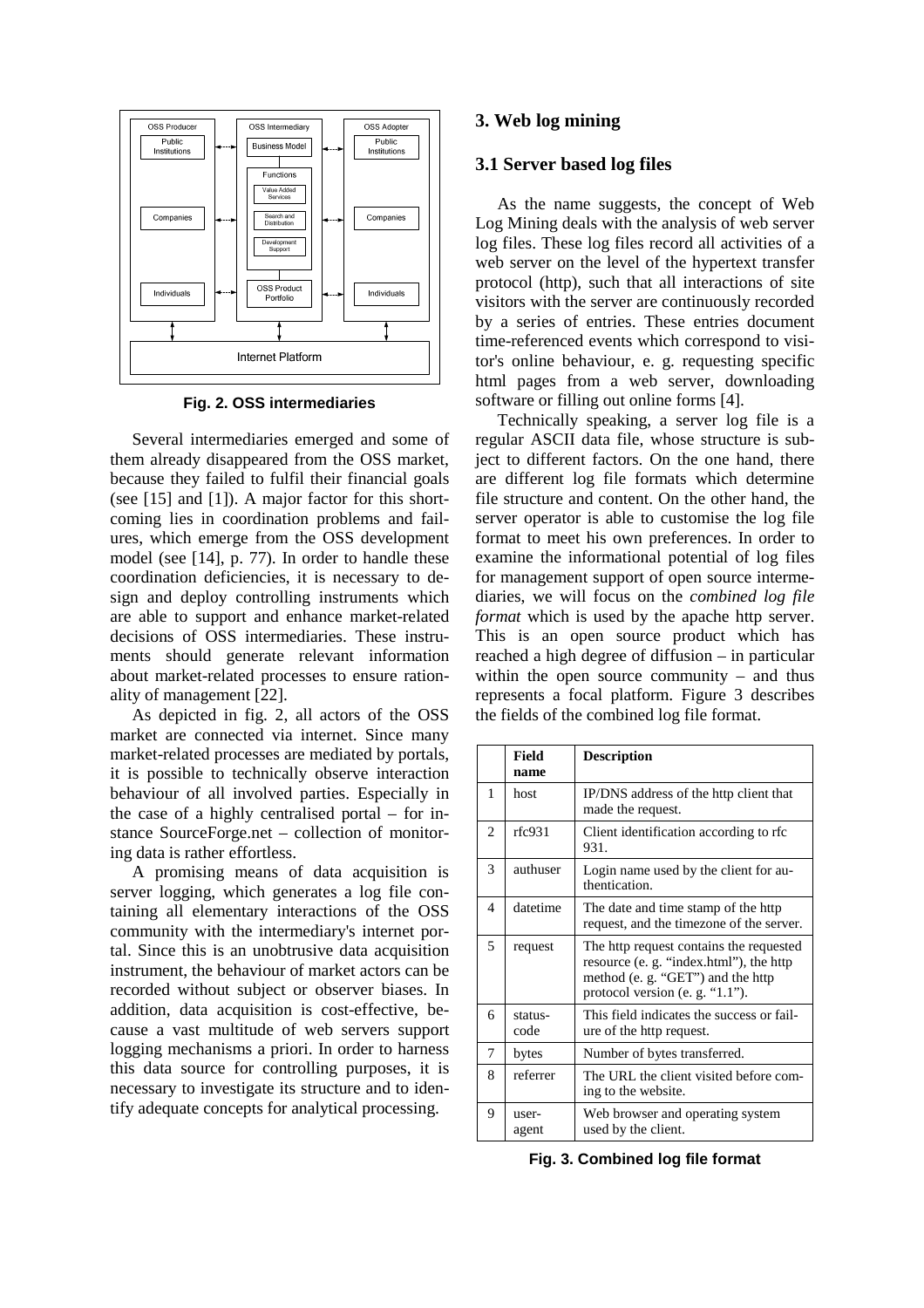The description of the attributes reveals that log file data primarily focuses on technical issues and is weakly structured. Therefore, it is merely possible to analyze log files instantaneously to gain insight into visitor behaviour. Consequently, it is necessary to carry out different steps to prepare log file data. These steps are formalised within the web log mining process model, which is discussed in the following section.

# **3.2 Web log mining process model**

In order to derive relevant information from web server log files, it is initially necessary to select, clean, enrich and format log data. After this, it is possible to apply mathematical or statistical methods in order to extract relevant patterns from log data. These patterns have to be evaluated by domain experts and might be deployed in order to support decisions at the operational level. All these steps together build the superordinate concept of *data mining* which is an integrated process of gaining information from data [2]. In the context of log file data, the concept of *web log mining* applies [3]. The structure of the web log mining process is shown in fig. 4.



**Fig. 4. Web log mining process [2]** 

The first step of web log mining deals with data generation, i. e. the log files are created and updated by the web server handling incoming http requests. For analytical purposes, it is necessary to select and extract relevant log file data. These activities are subject to situational objectives, such that data extraction is driven by temporal or other factual criteria. Since log file data are weakly structured, it is necessary to preprocess log files. For the analytical objectives of web log mining, the reconstruction of user paths through the site is essential. This task is also known as *sessionizing* (see [5] and [13]).

Subsequently, methods are applied to the log file data in order to discover potential relevant patterns. For instance, following techniques can be used (see [23], p. 16):

- descriptive statistical analysis to calculate interesting measures like number of visits or visit duration.
- association rule analysis to discover dependencies between objects (e. g. web pages or products).
- clustering to identify segments of users exhibiting similar behaviour.
- sequence analysis to identify significant browsing paths.

In order to avoid information overload, irrelevant patterns have to be erased from the result set (evaluation). Afterwards, the patterns are visualised, such that decision makers are able to interpret and deploy the results.

## **3.3 Web log mining in e-learning domain**

This brief description illuminates the generic steps of the web log mining process, but does not deduce anything about its informational potential to support coordination tasks. In order to substantiate domain specific benefits, we evaluate the domain of e-learning. In this domain, two main categories of actors are to be differentiated, e-learning users (learners) and e-learning providers (e. g. universities, private training companies). By use of web log mining, it is possible to identify behavioural patterns of these actors, provided that log file data is available. Since many institutions, especially distance and presence universities, provide network centric elearning platforms (e. g. learning management systems, LMS), massive log file data sets are available. Consequently, web log mining can be applied to get insight into student behaviour. For instance, following patterns can be identified:

- number of student visits and downloads of elearning resources.
- associations between requested e-learning resources. These patterns can be used to con-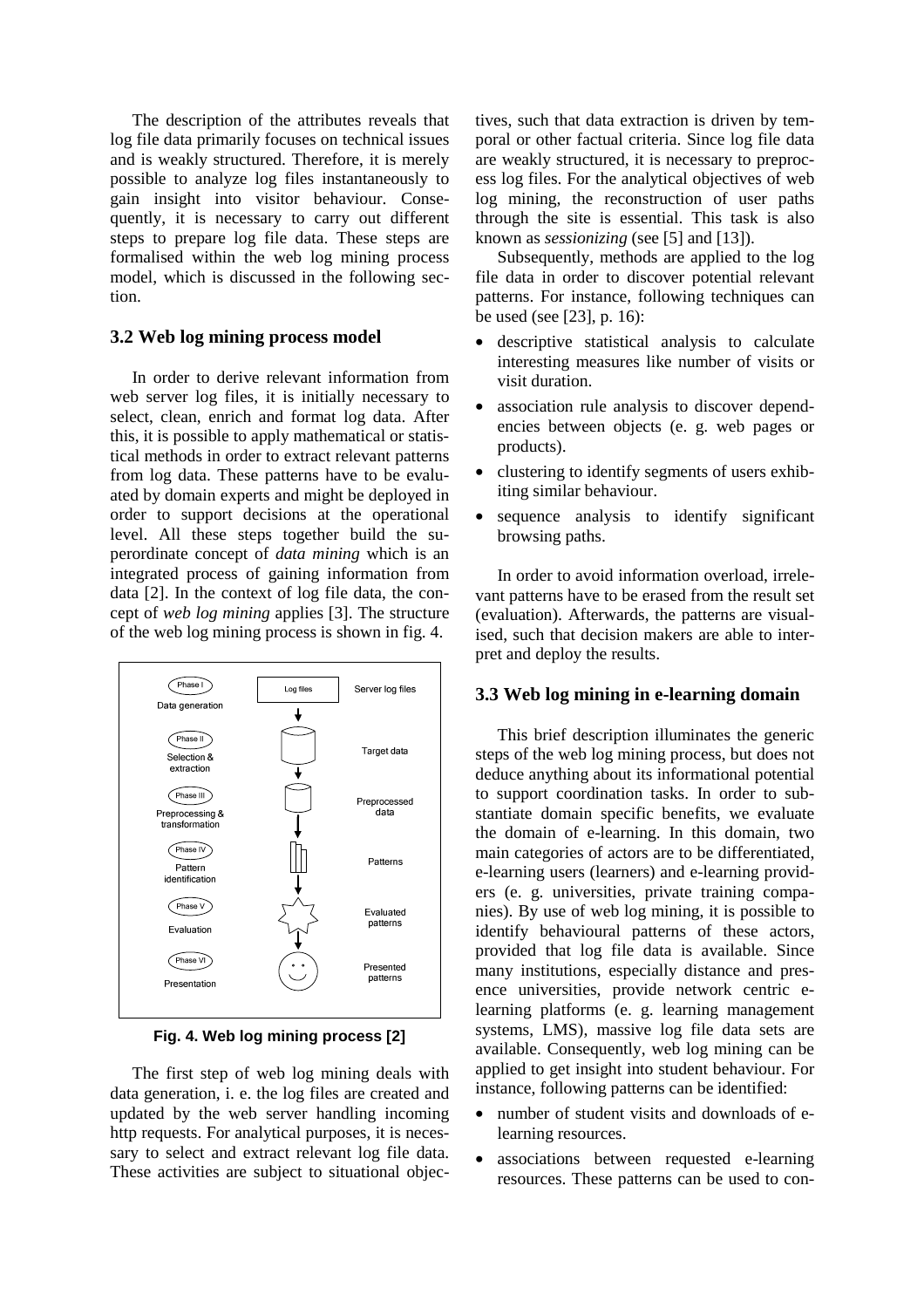struct composite e-learning offers (product bundling).

- identification of student groups with similar learning behaviour. These groups can be used for market segmentation and provision of customized e-learning offers.
- identification of dominant e-learning sequences and learning paths. These sequential patterns serve to optimize the navigational structure of e-learning resources.

These patterns underline the usefulness of web log mining for the operators of learning management systems (e. g. single universities or faculties). Since the open source paradigm has lasting impact on the e-learning sector as a whole, it is necessary to evaluate the informational potential of web log mining for the providers of open source e-learning solutions. In the following, we present an innovative application study of web log mining which focuses an intermediary acting as provider of open source elearning products and services.

# **4. Web log mining case study – the OSS intermediary CampusSource**

# **4.1 The OSS intermediary CampusSource**

Aim of the intermediary *CampusSource*, which was founded by the Ministry of Science and Research of the Federal State of North Rhine-Westphalia (Germany), is to set up cooperative processes for the development of software systems and modules as well as the creation and operation of an infrastructure for e-learning [9]. The efforts of single university projects are brought together and Open Source platforms as technical requirement of presence- and distanceuniversities are provided for use and further development to everyone interested [11]. Since most of the platforms are available in different languages, CampusSource provides services for a global e-learning community. The product portfolio of this intermediary currently consists of 15 e-learning products and is extended in consideration of a severe quality policy. Intermediary functions of CampusSource are:

• to support development processes, e. g. quality control and user feedback, and to supply OS related domain knowledge fostering system adoption and development in the field of e-learning,

- to provide e-learning products for download (distribution) and to manage licensing, in particular with regard to the legal peculiarities of OSS (e. g. license compliance to national intellectual property right regulations), and
- to broker value added services for e-learning products, e. g. complementary services like consulting, server hosting and systems integration.

All functions are provided by an internet portal accessible through the web site http://www. campussource.de/org/.

# **4.2 Outline of the study**

In order to extract potential useful knowledge from the log files of CampusSource.org, the study followed an exploratory approach. This was necessary, since the informational relevance of the log files for decision making was quite unclear. So far, just registration data was analysed in order to assess diffusion of the product portfolio provided.

The data base of the study consists of log files stored in the apache combined log file format covering all online interactions from 09-01-2001 until 03-31-2003. We used standard software tools as analytical platform to carry out all steps of the web log mining process [19] and focused on descriptive statistical analysis to get a first insight into the available data. Of course, the results may lead to complex questions which could be answered by use of more sophisticated methods (e. g. inferential statistics).

For the reason of space, we merely present a subset of our findings which serves to expatiate the benefits of web log mining.

# **4.3 Results**

# **4.3.1 Web site reach**

In order to evaluate the reach of the Campus-Source website, we analysed the total number of visits in a first step. A visit is defined as a temporal coherent sequence of interactions exerted on the website by a single user. This key figure shows the contacts of potential adopters with the CampusSource website, but does not evaluate the quality of the contact (e. g. whether the provided information does match the preferences of the visitors). Therefore, we used the visit duration as general indicator for the attractiveness of the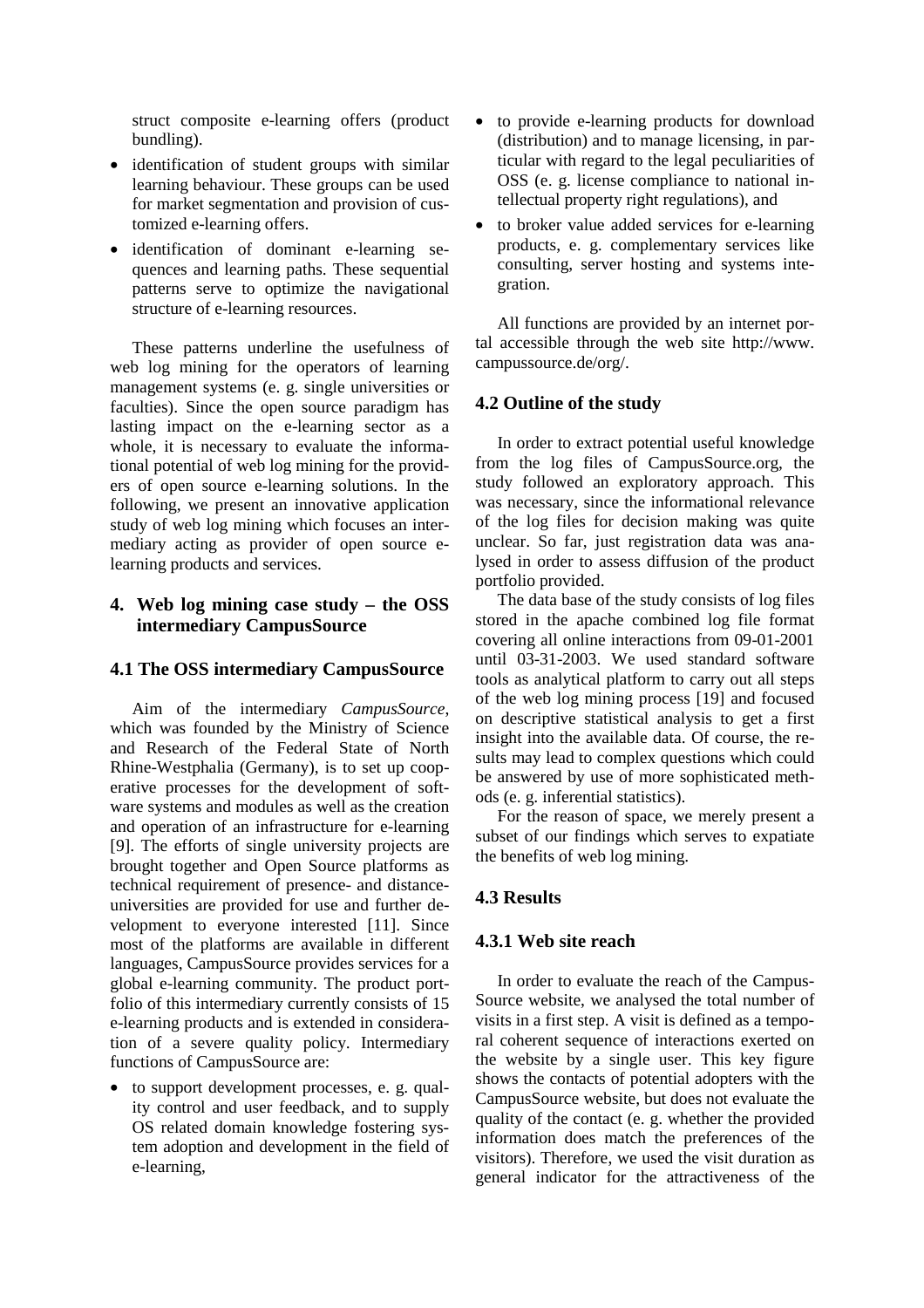website. Fig. 5 depicts the results for the key figures *visits* and *duration* per quarter.



**Fig. 5. Visits and duration per quarter** 

It is discernible that there is a significant increase in visits and duration over time. Roughly speaking, both figures have doubled from 2001 to 2003:

- In the last quarter of 2001, the number of visits amounts to 13,684, in the first quarter of 2003 this key figure amounts to 31,903 visits.
- In the last quarter of 2001, the average duration amounts to 10:04 minutes, in the first quarter of 2003 the average duration amounts to 19:02 minutes.

This result does confirm the increasing overall attractiveness of the CampusSource website. From a strategic point of view, this growth provides the basis for gaining network effects by rapid diffusion and should be measured continuously in order to signal negative trends. Nevertheless, this result just tells something about the quantity and duration of contacts ("reach"), but not how these contacts occurred. In order to provide information for optimizing search and distribution functions (see fig. 2), we tackled the subject of search behaviour.

#### **4.3.2 Search behaviour**

For the management of an OSS intermediary it is interesting to see how users establish contact to the website. This knowledge is essential in order to attract potential OSS adopters via internet channels. Consequently, we analysed the referrer field, which indicates the website the user visited *before* he browsed to the CampusSource site (see fig. 3). Fig. 6 shows the top 10 referrers. The shares of the top referrers relate to the total number of visits from quarter 1 in 2001 to quarter 1 in 2003 (130,531 visits).

| No. | Top referrer                         | Share   |
|-----|--------------------------------------|---------|
| 1   | http://www.google.de/                | 51,88 % |
| 2   | http://www.google.com/               | 19,46 % |
| 3   | http://openuss.sourceforge.net/      | 8,09 %  |
| 4   | http://www.ilias.uni-koeln.de/       | 4,59 %  |
| 5   | http://www.gmd.de/                   | 3,08 %  |
| 6   | http://www.fernuni-hagen.de/         | 2.76 %  |
| 7   | http://www.google.ch/                | 2.73 %  |
| 8   | http://www.google.at/                | 2,24 %  |
| 9   | http://www-pi3.fernuni-<br>hagen.de/ | 1,95 %  |
| 10  | http://muckel3.fernuni-<br>hagen.de/ | 1,66 %  |

#### **Fig. 6. Top referrer**

It is notable that more than 75 % of the website visits were established via the google search engine (no. 1, 2, 7 and 8). This shows that the majority of visitors make use of a keyword driven, general purpose search engine to locate the CampusSource website and therefore show an intentional search behaviour. On the other hand, a fraction of 8 % comes via the OSS intermediary SourceForge.net (no. 3). This is not a striking fact, since some of the products provided by CampusSource are hosted at SourceForge and reference the CampusSource website. These visits may correspond to users who have identified (technical) OSS product information at Source-Forge (e. g. source code, bug fixes, etc.) and are looking for complementary services (e. g. installation and integration). Of course, this hypothesis has to be tested by more complex analytical methods. For instance, sequence analysis can identify significant browsing paths of visitors coming via SourceForge. Knowledge about SourceForge visitors spilling over to Campus-Source is potentially useful to provide customised product offerings, e. g. value added services for specific e-learning products hosted at Source-Forge.net.

It is also interesting to know which search terms were used by the visitors to locate the CampusSource website. To find this out, we extracted search terms from the referrer field. Most search engines store the search words entered by the user within the request field (see fig. 3), such that it is possible to gain insight into expressive user interests leading to the CampusSource web-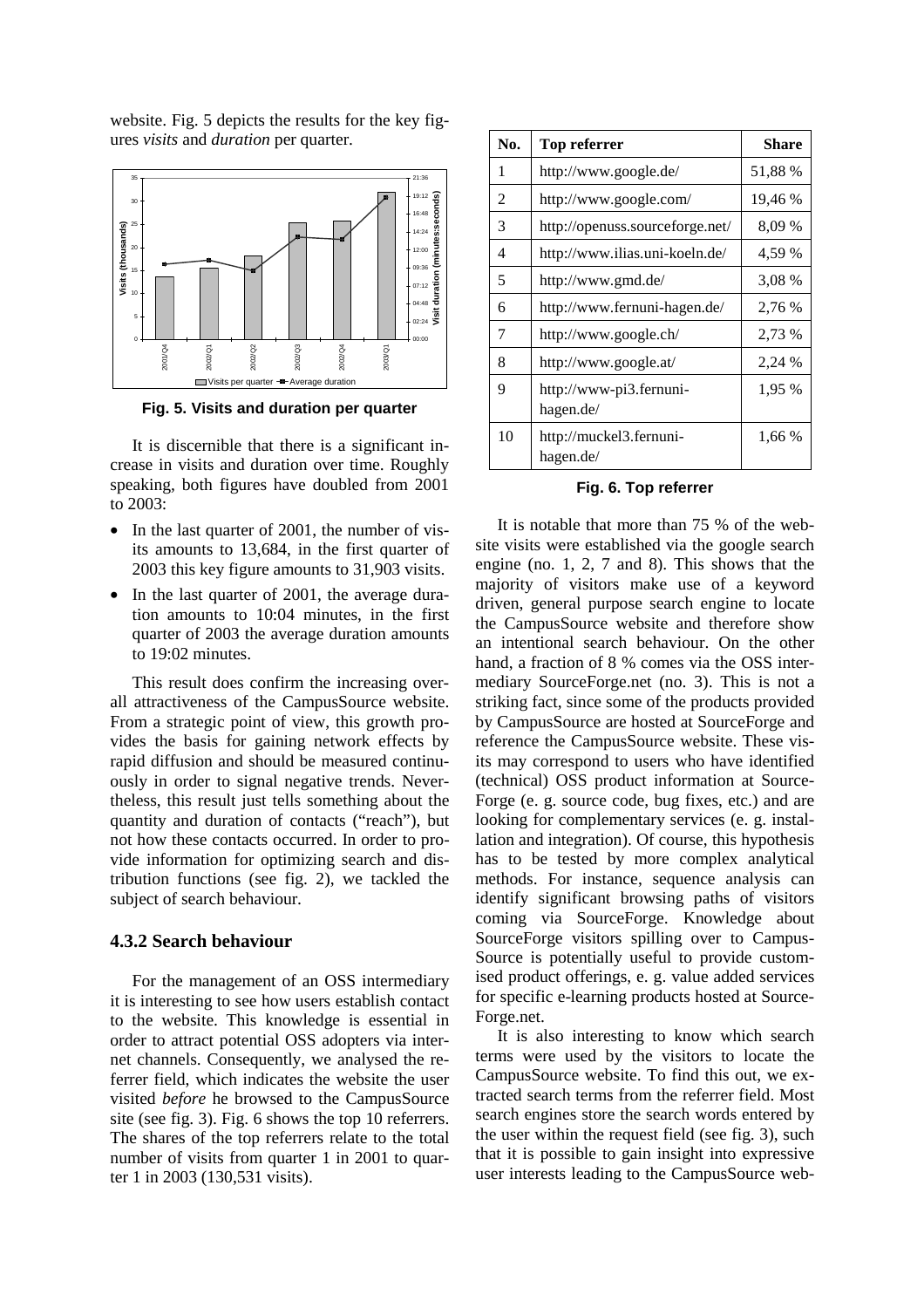| No.                         | <b>Search term</b>         |
|-----------------------------|----------------------------|
| 1                           | e-learning                 |
| $\mathcal{D}_{\mathcal{L}}$ | openuss                    |
| 3                           | Virtuelles lernen          |
|                             | ("virtual learning")       |
| 4                           | ilias                      |
| 5                           | webassign                  |
| 6                           | campussource               |
| 7                           | opensource                 |
| 8                           | wie funktioniert die börse |
|                             | ("how the exchange works") |
| 9                           | software exchange          |
| 10                          | open source                |

site. Fig. 7 lists top search terms extracted from the referrer field.

#### **Fig. 7. Top search terms**

Fig. 7 makes clear that most of the visitors use domain specific or product specific search terms. For instance, the terms *e-learning*, *virtual learning* and *open source* (no. 1, 3, 7 and 10) indicate interest in the fields of e-learning or open source. On the other hand, product names like *openuss*, *ilias*, *webassign* (no. 2, 4 and 5) – which all correspond to elements of Campus-Source's product portfolio – trigger contact to the website.

This result is extremely useful in order to examine if the "right" users are attracted by the website, which seems to be the case for CampusSource. In addition, it also gives an indication for the existence of different user segments. For instance, there might be users focusing the domain of e-learning, while others are searching for background information about open source. This hypothesis may be tested by more complex analytical instruments, for example by use of clustering techniques.

As a whole, the results of the search behaviour analysis provide valuable knowledge for CampusSource. This knowledge can be utilised in order to personalise information streams dependent on specific visitor interests. This personalization may use basic operations like customizing, filtering, annotating or aggregating information (see [17], p. 98) about OSS products or value added services. Finally, this contributes to a higher degree of coordination between user preferences and offerings based on search behaviour.

### **4.3.2 Product portfolio**

Currently, CampusSource covers a portfolio of 15 e-learning software products, which are provided for download on the website. This product portfolio is extended by new OSS products on occasion. To support product portfolio management, it is necessary to track the diffusion of the provided products. In order to measure diffusion on the product level, we analysed the download rates of the OSS products, usually supplied as compressed archives (e. g. zip or tar format). Figure 8 depicts the number of downloads for some of the core products of CampusSource and the total downloads per quarter.



**Fig. 8. Product downloads per quarter** 

On the individual product level, the download measure is an overall indicator for product diffusion and is therefore relevant for the intermediary's product policy. For instance, a steep increase in downloads for an individual product potentially indicates a growing demand for complementary products and services. Therefore, download rates are basically interesting for product related decisions. Of course, this measure has to be interpreted carefully because the vast majority of downloads does not imply successful product adoption (i. e. download *and* productive use of an OSS e-learning product). Therefore, these download figures should be regarded as upper bound of product diffusion. In order to measure the diffusion rate, additional data acquisition instruments are necessary (e. g. obligatory registration forms).

It is interesting to see that the individual download rates are subject to significant fluctua-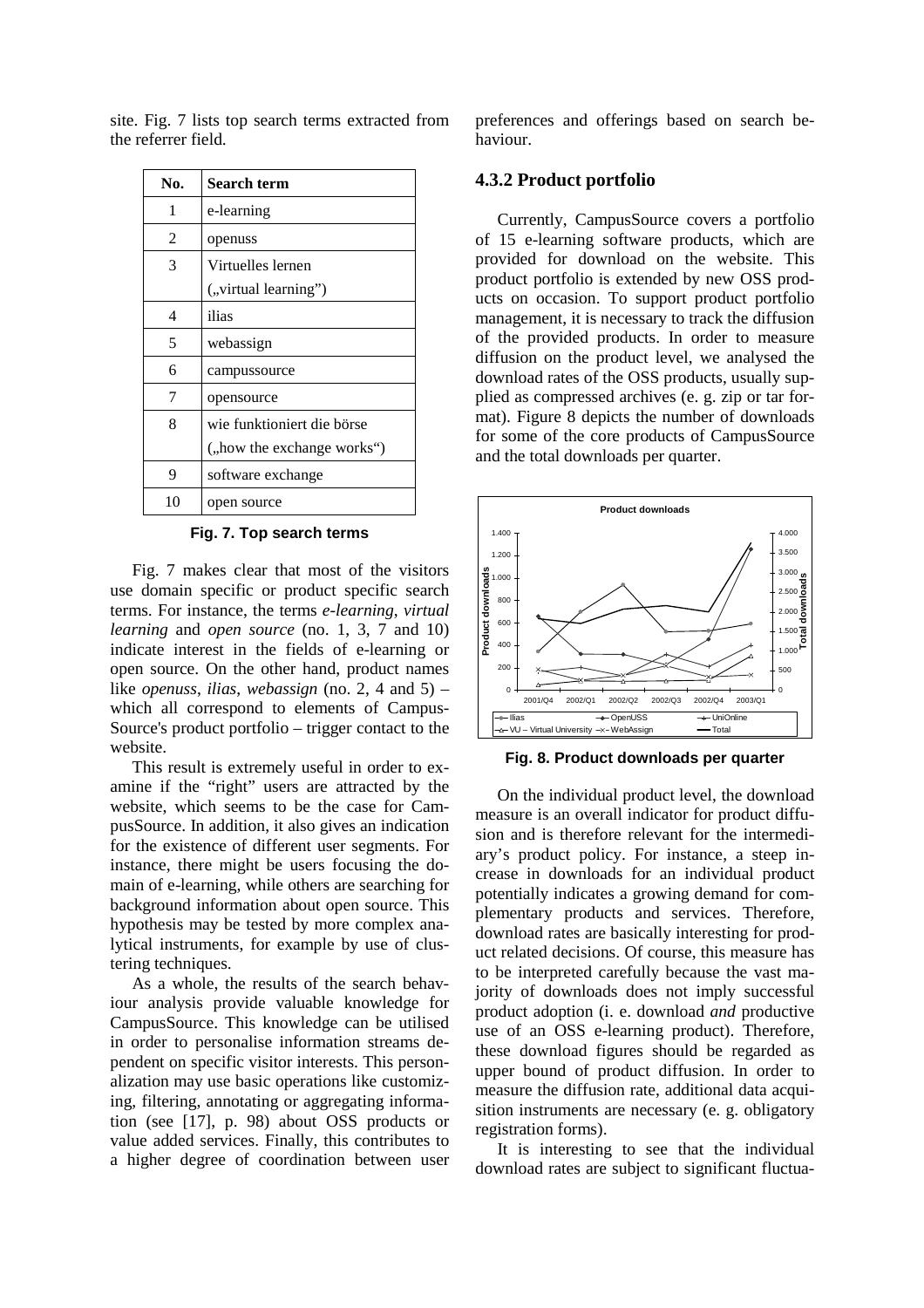tions over time. As we could notice, these fluctuations heavily depend on individual product policies, e. g. the availability of a new software release. As a consequence, timing of the provision of additional value added services is potentially crucial.

## **5. Conclusion**

This paper proposed a controlling instrument for OSS intermediaries based on behavioural data (log files). On the basis of the theoretical foundations of the economic application field (OSS intermediaries) and the analytical framework (web log mining), we finally substantiated the usefulness of this instrument in the context of an OSS intermediary for the domain of elearning. These empirical findings showed that web log mining establishes transparency concerning online behaviour of OSS adopters and therefore creates management information necessary for coordination of OSS related decisions. These decisions concern the OSS product portfolio, the provision of suitable search functions and complementary value added services, which are predominantly relevant for intermediaries to yield a profit.

Further research is necessary in order to enhance the utility of this controlling instrument for intermediaries. On the one hand, this implies the application of more complex analytical methods, e. g. clustering and sequence analysis. On the other hand, deep integration into management systems is required, so that technical and organisational aspects have to be addressed in equal measure. For instance, the web log mining process has to be adapted in order to meet the information demand of the management. Consequently, integration into reporting in consideration of situational information quality criteria has to be examined carefully. It is assumed that this is essential to enhance the coordinative competency of OSS intermediaries to ensure achievement of financial and non-financial objectives in the long run.

## **6. Acknowledgements**

The authors would like to thank Mr. Tobias Ortmann for his profound technical engagement in the work for the exploratory study on CampusSource [19].

## **7. References**

- [1] Bensberg, F., Dewanto, B. L., Wandel im Softwaremarkt durch Open Source, in: Software Development, Vol. 1, No. 3, pp. 51-55.
- [2] Bensberg, F., Web Log Mining als Instrument der Marketingforschung, Wiesbaden (Germany), 2001.
- [3] Bensberg, F., Weiß, T., Web Log Mining als Marktforschungsinstrument für das World Wide Web, in: Wirtschaftsinformatik, Vol. 41, No. 5, 1999, pp. 426-432.
- [4] Büchner, A. G., Mulvenna, M. D., Discovering Internet Marketing Intelligence through Online Analytical Web Usage Mining, in: SIGMOD Record, Vol. 27, No. 4, 1998, pp. 54-61.
- [5] Cooley, R., Mobasher, B., Srivastava, J., Data Preparation for Mining World Wide Web Browsing Patterns, in: Knowledge and Information Systems, Vol. 1, No. 1, 1999, pp. 5-31.
- [6] Feller, J., Fitzgerald, B., A Framework Analysis of the Open Source Software Development Paradigm, in: Proceedings of the International Conference on Information Systems (ICIS), December  $10^{th}$ -13<sup>th</sup>, Brisbane (Australia), 2000, pp. 58-69.
- [7] Friedewald, M., Blind, K., Edler, J., Die Innovationstätigkeit der deutschen Softwareindustrie, in: Wirtschaftsinformatik, Vol. 44, No. 2, 2002, pp. 151-161.
- [8] Hohensohn, H., Hang, J., Product- and Service Related Business Models for Open Source Software, 2003. http://mysite.fhcoburg.de/~wielandt/OSSIE03/ossie03- HohensohnHang.pdf [01/28/2004].
- [9] Hoyer, H., CampusSource an Open Source Initiative of the MWF NRW, http://www. campussource.de/org/about/ [01/27/2004].
- [10] Janssen, M., Sol, H. G., Evaluating the Role of Intermediaries in the Electronic Value Chain, in: Internet Research: Electronic Networking Applications and Policy, Vol. 10, No. 5, 2000, pp. 406-417.
- [11] Kaderali, F., Ehlert, O., Experience with Open Source for e-learning, EADTU Annual Conference Madrid, "E-Bologna" – Progressing the European Learning Space, Madrid (Spain), http://ks.fernuni-hagen.de/forschung/veroeff/pubs/oe.eadtu2003/eBologna-03-KaderaliEhlert.pdf [01/28/2004].
- [12] Karels, M. J., Commercializing Open Source Software, in: Queue, July-August 2003, pp. 46-55.